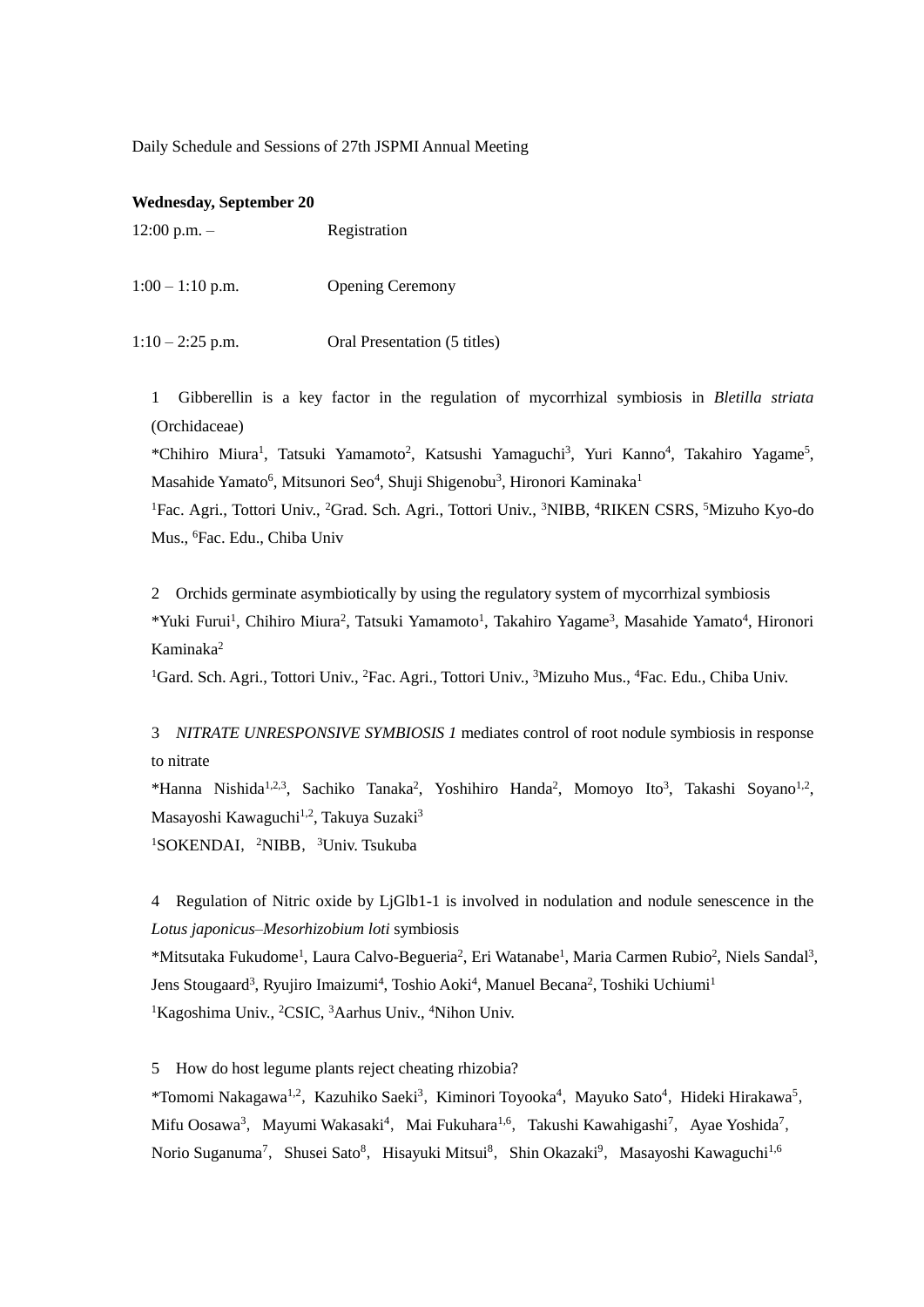<sup>1</sup>NIBB, <sup>2</sup>Nagoya Univ., <sup>3</sup>Nara Woman's Univ., <sup>4</sup>RIKEN · CSRS, <sup>5</sup>Kazusa DNA Res. Inst., <sup>6</sup>SOKENDAI, <sup>7</sup>Aichi Educ. Univ., <sup>8</sup>Tohoku Univ., <sup>9</sup>Tokyo Univ. Agri. Technol.

2:25 – 2:35 p.m. Break

 $2:35 - 3:35$  p.m. Oral Presentation (4 titles)

6 Lateral root-related factors that function downstream of nodulation specific NIN transcription factor

\*Takashi Soyano<sup>1</sup>, Makoto Hayashi<sup>2</sup>, Masayoshi Kawaguchi<sup>1</sup> <sup>1</sup>NIBB, <sup>2</sup>RIKEN

7 Analysis of Type III secretion system effector and host element involved in infection inhibition in the interaction between *Bradyrhizobium elkanii* USDA61 and *Lotus japonicus* \*Shohei Kusakabe<sup>1</sup>, Takakazu Kaneko<sup>2</sup>, Michiko Yasuda<sup>3</sup>, Hiroki Miwa<sup>3</sup>, Shin Okazaki<sup>3</sup>, Shusei Sato<sup>1</sup>

<sup>1</sup>Tohoku Univ., <sup>2</sup>Kyoto Sangyo Univ., <sup>3</sup>Tokyo Univ. Agri. Technol.

8 Variation of a rhizobial effector NopP is the determinant for symbiotic incompatibility with *Rj2*-soybean \*Masayuki Sugawara<sup>1</sup>, Satoko Takahashi<sup>1</sup>, Yosuke Umehara<sup>2</sup>, Hitoshi Kondo<sup>1</sup>, Yuki Konno<sup>1</sup>, Shusei Sato<sup>1</sup>, Hisayuki Mitsui<sup>1</sup>, Kiwamu Minamisawa<sup>1</sup>

<sup>1</sup>Grad. Sch. Life Sci., Tohoku Univ., <sup>2</sup>NARO

9 Functional analysis of *phc* and *tqs* quorum sensing systems in *Cupriavidus taiwanensis*, a nitrogen-fixing symbiont of *Mimosa pudica* \*Takayuki Wakimoto, Shuji Tani, Kenji Kai Osaka Pref. Univ.

3:35 – 3:45 p.m. Break

 $3:45 - 4:45$  p.m. Oral Presentation (4 titles)

10 Nitrogen fixation mutants of the actinobacterium *Frankia*

\*Ken-ichi Kucho<sup>1</sup>, Daiki Tamari<sup>1</sup>, Shintaro Matsuyama<sup>1</sup>, Yuri Kawazoe<sup>2</sup>, Takeshi Nabekura<sup>2</sup>, Louis S. Tisa<sup>3</sup>

<sup>1</sup>Grad. Sch. Sci. Eng., Kagoshima Univ., <sup>2</sup>Facl. Sci., Kagoshima Univ., <sup>3</sup>Univ. New Hampshire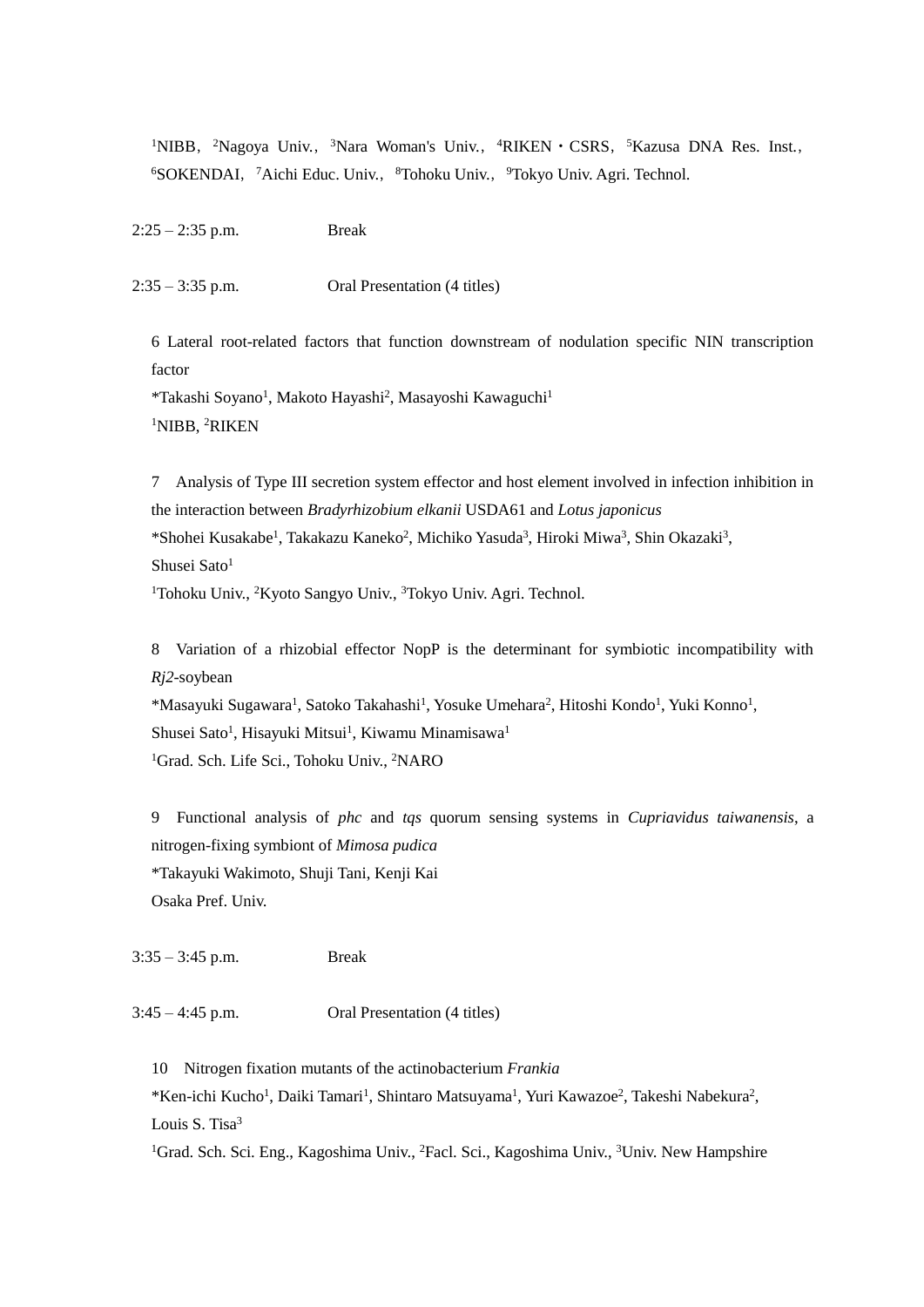11 Mode of action of *Bacillus* biofertilizer "Kikuichi" to paddy rice. \*Tadashi Yokoyama<sup>1</sup>, Masami Yoshikawa<sup>2</sup>, Naoko Ohtsu<sup>1</sup>, Katsuhito Kojima<sup>3</sup>, Hiroko Itho<sup>4</sup>, Ui Ono<sup>5</sup>, Yoshinari Ohwaki<sup>6</sup>, Takashi Kenjyo<sup>7</sup>, Tomotaka Asano<sup>7</sup> <sup>1</sup>Inst. Agri., Tokyo Univ, Agri. Technol., <sup>2</sup>Fac. Agri, Tokyo Univ, Agri. Technol., <sup>3</sup>GIR, Tokyo Univ, Agri. Technol., <sup>4</sup>Nihon Univ., <sup>5</sup>Kyoto-Otokuni Cent. Kyoto Pref. Improv. Populariz. Agri., <sup>6</sup>CARC/NARO, <sup>7</sup>Asahi Industries Co., LTD.

12 Omic identification of nitrogen-fixing bacteria associated with roots of field-grown Sorghum \*Kiwamu Minamisawa<sup>1</sup>, Shintaro Hara<sup>1</sup>, Takashi Morikawa<sup>1</sup>, Yasuhiro Kasahara<sup>2</sup>, Taichi Koshiba<sup>3</sup>, Kiyoshi Yamazaki<sup>4</sup>, Toru Fujiwara<sup>4</sup>, Tsuyoshi Tokunaga<sup>3</sup> <sup>1</sup>Tohoku Univ, <sup>2</sup>Hokkaido Univ, <sup>3</sup>Earthnote Co. Ltd., <sup>4</sup>Univ. Tokyo

13 CLE-CLV1 signaling module regulates nematode infection via long-distance communication \*Satoru Nakagami<sup>1</sup>, Chika Ejima<sup>1</sup>, Bui Thi Ngan<sup>1</sup>, Ryo Tabata<sup>2</sup>, Michitaka Notaguchi<sup>2</sup>, Hiroshi Sato<sup>1</sup>, Takashi Ishida<sup>1</sup> and Shinichiro Sawa<sup>1</sup>

<sup>1</sup>Grad. Sch. Sci. Technol., Kumamoto Univ., <sup>2</sup>Grad. Sch. Bioagri. Sci., Nagoya Univ.

| $4:45 - 4:55$ p.m. | Break                             |
|--------------------|-----------------------------------|
| $4:55 - 6:00$ p.m. | General Discussion 1 (oral: 1–13) |
| $6:00 - 7:00$ p.m. | Poster Viewing (mixer)            |

| <b>Thursday, September 21</b>                                                      |                                            |
|------------------------------------------------------------------------------------|--------------------------------------------|
| $9:00 - 10:10$ a.m.                                                                | Short Presentation (43 poster titles)      |
| $10:20 - 11:20$ a.m.                                                               | Poster Viewing with Authors (odd numbers)  |
| 11:20 a.m. $-0.20$ p.m.                                                            | Poster Viewing with Authors (even numbers) |
| Lunch/Special Session for Students and Early Carrier Researchers/Committee Meeting |                                            |

| $1:30 - 2:10$ p.m. | General Discussion 2 (poster: P1-P15) |
|--------------------|---------------------------------------|
| $2:10-2:20$ p.m.   | Break                                 |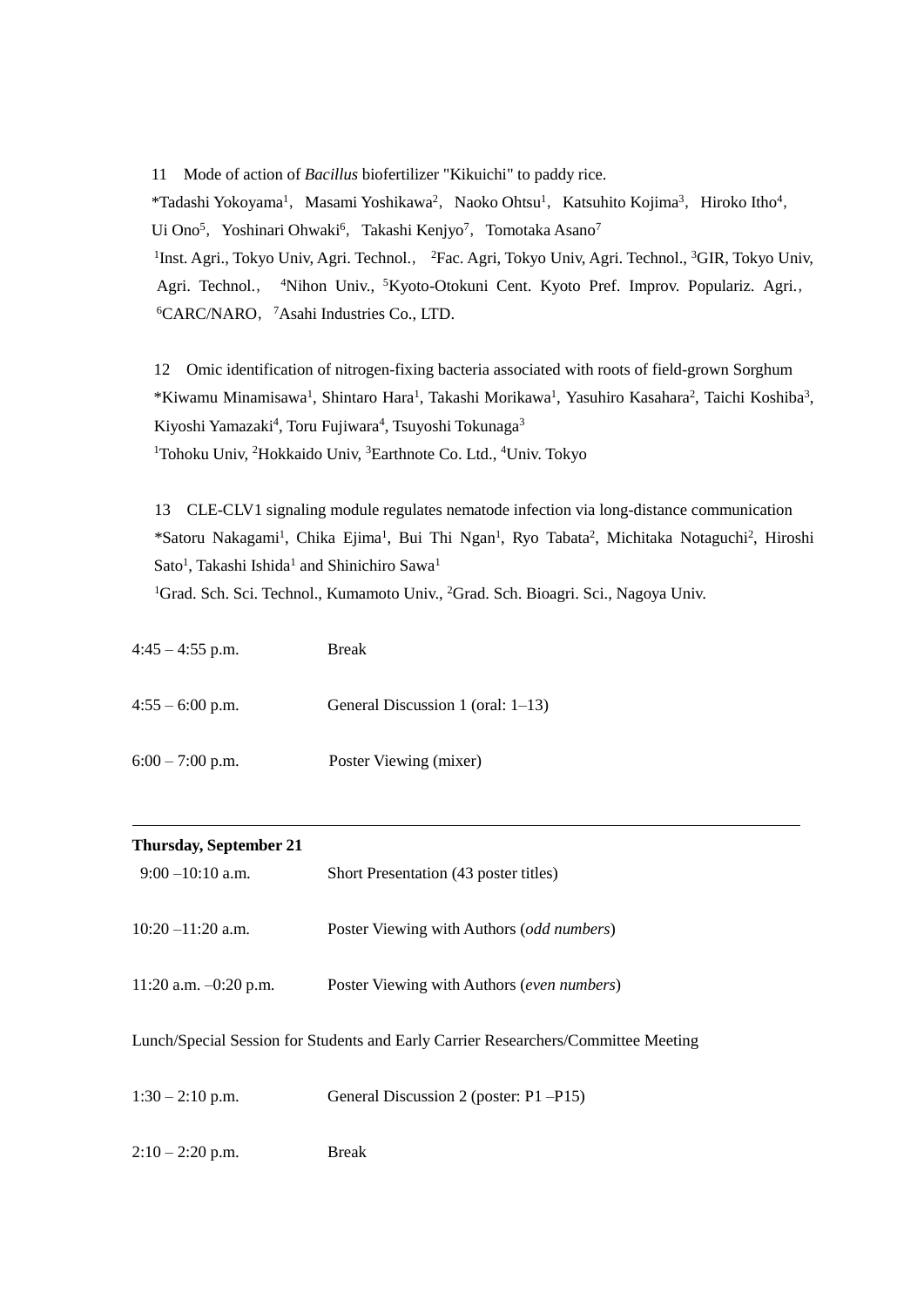| $2:20 - 3:00$ p.m.                                                                         | General Discussion 3 (poster: P16-30) |  |
|--------------------------------------------------------------------------------------------|---------------------------------------|--|
| $3:00 - 3:10$ p.m.                                                                         | <b>Break</b>                          |  |
| $3:10-3:50$ p.m.                                                                           | General Discussion 4 (poster: P31–43) |  |
| $3:50 - 4:10$ p.m.                                                                         | <b>Break</b>                          |  |
| $4:10 - 4:55$ p.m.                                                                         | Special Lecture 1                     |  |
| Exploring core microbiomes for designing resource-efficient and homeostatic agroecosystems |                                       |  |
| Toju Hirokazu                                                                              |                                       |  |
| Associate Professor, Kyoto University                                                      |                                       |  |

4:55 – 5:40 p.m. Special Lecture 2 Saving of "Phosphorus" in plant life Tetsuro Mimura Professor, Kobe University

6:00 – 8:00 p.m. Social Gathering

# **Friday, September 22**

9:10 – 10:10 a.m. Oral Presentation (4 titles)

14 Molecular mechanism on the PAMP-induced extracellular oxidative burst \*Maya Kawabata<sup>1</sup>, Hodaka Sato<sup>1</sup>, Mizuho Takasu<sup>1</sup>, MIka Matsuo<sup>2</sup>, Hidenori Matsui<sup>1,2</sup>, Yoshiteru Noutoshi<sup>1,2</sup>, Mikihiro Yamamoto<sup>1,2</sup>, Yuki Ichinose<sup>1,2</sup>, Tomonori Shiraishi<sup>1,2,3</sup>, Kazuhiro Toyoda<sup>1,2</sup> <sup>1</sup>Fac. Agri. Okayama Univ., <sup>2</sup>Grad. Environ. Life Sci. Okayama Univ., <sup>3</sup>RIBS Ookayama

15 Ultrastructural and cytological studies on *Mycosphaerella pinodes* infection of the model legume *Medicago truncatula*

Tomoko Suzuki<sup>1,2</sup>, Aya Maeda<sup>1</sup>, Masaya Hirose<sup>1</sup>, Yuki Ichinose<sup>1</sup>, Tomonori Shiraishi<sup>1,3</sup>, \*Kazuhiro Toyoda<sup>1</sup>

<sup>1</sup>Okayama Univ., <sup>2</sup>Japan Women's Univ., <sup>3</sup>RIBS Okayama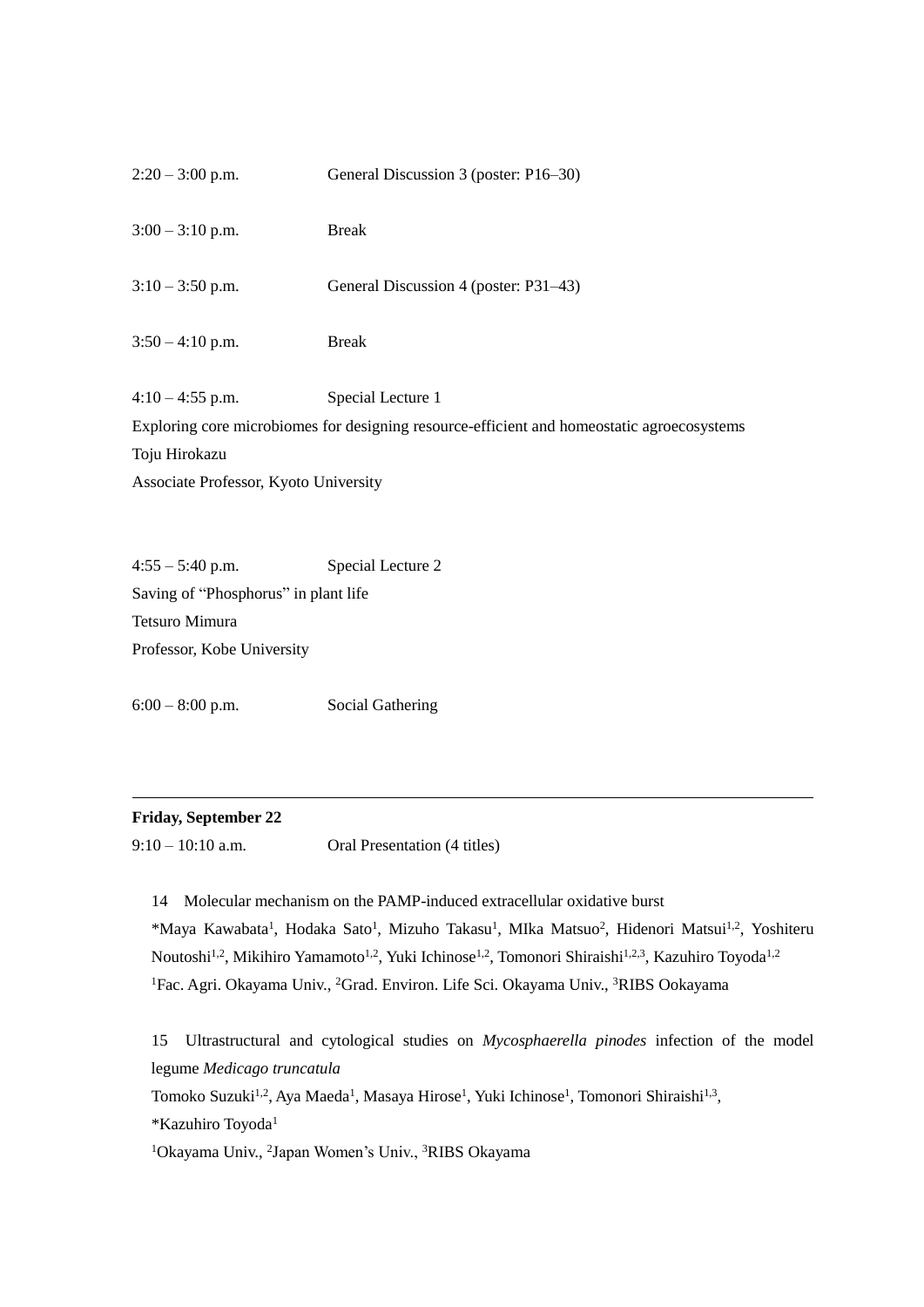16 Regulation of mushroom-type biofilm formation by *Ralstonia solanacearum* \*Yasufumi Hikichi<sup>1</sup>, Kazusa Hayashi<sup>1</sup>, Akinori Kiba<sup>1</sup>, Kouhei Ohnishi<sup>1</sup>, Kenji Kai<sup>2</sup>, <sup>1</sup>Kochi Univ., <sup>2</sup>Osaka Prefecture University.

17 Sugar-dependent expression of genes involved in the type III secretion system in *Xanthomonas oryzae* pv. *oryzae* Yumi Ikawa, \*Seiji Tsuge Kyoto Pref. Univ.

10:10 – 10:25 a.m. Break

10:25 - 11:10 a.m. Oral Presentation (3 titles)

18 Phosphate status-dependent beneficial interactions between root endophyte *Colletotrichum tofieldiae* and *Arabidopsis thaliana \*Kei Hiruma<sup>1,2</sup>*, Yusuke Saijo<sup>1,2</sup> <sup>1</sup> NAIST, <sup>2</sup>JST PRESTO

19 Phylogenetic analysis of nodulating bacteria associated with wild *Lotus japonicus* in Japan \*Masaru Bamba<sup>1</sup>, Seishirou Aoki<sup>2</sup>, Tadashi Kajita<sup>3</sup>, Yasuyuki Watano<sup>4</sup>, Hiroaki Setoguchi<sup>5</sup>, Syusei Sato<sup>6</sup>, Takashi Tsuchimatsu<sup>4</sup>

<sup>1</sup>Grad. Sch. Sci., Chiba Univ., <sup>2</sup>Grad. Sch. Arts. Sci., Univ. Tokyo, <sup>3</sup>Trop. Bios. Res. Cent., Univ. Ryukyus, <sup>4</sup>Dept. Biol., Chiba Univ., <sup>5</sup>Grad. Sch. Human Env., Kyoto Univ., <sup>6</sup>Grad. Sch. Life Sci., Tohoku Univ.

20 Visualization and evaluation of root secretion activity by using  ${}^{11}CO_2$  with a positron-emitting tracer imaging system and its influence on rhizosphere bacterial community structure \*Yusuke Unno<sup>1</sup>, Yong-Gen Yin<sup>2</sup>, Nobuo Suzui<sup>2</sup>, Satomi Ishii<sup>2</sup>, Keisuke Kurita<sup>2</sup>, Naoki Kawachi<sup>2</sup>, Takuro Shinano<sup>3</sup>

<sup>1</sup>Inst. Environ. Sci., <sup>2</sup>QST Takasaki, <sup>3</sup>TARC/NARO

| $11:10 - 11:25$ a.m. | <b>Break</b>                                  |
|----------------------|-----------------------------------------------|
| $11:25 - 12:00$ p.m. | General Discussion 5 (oral: 14–20)            |
| $12:00 - 12:30$ p.m. | JSPMI 27th General Meeting & Closing Ceremony |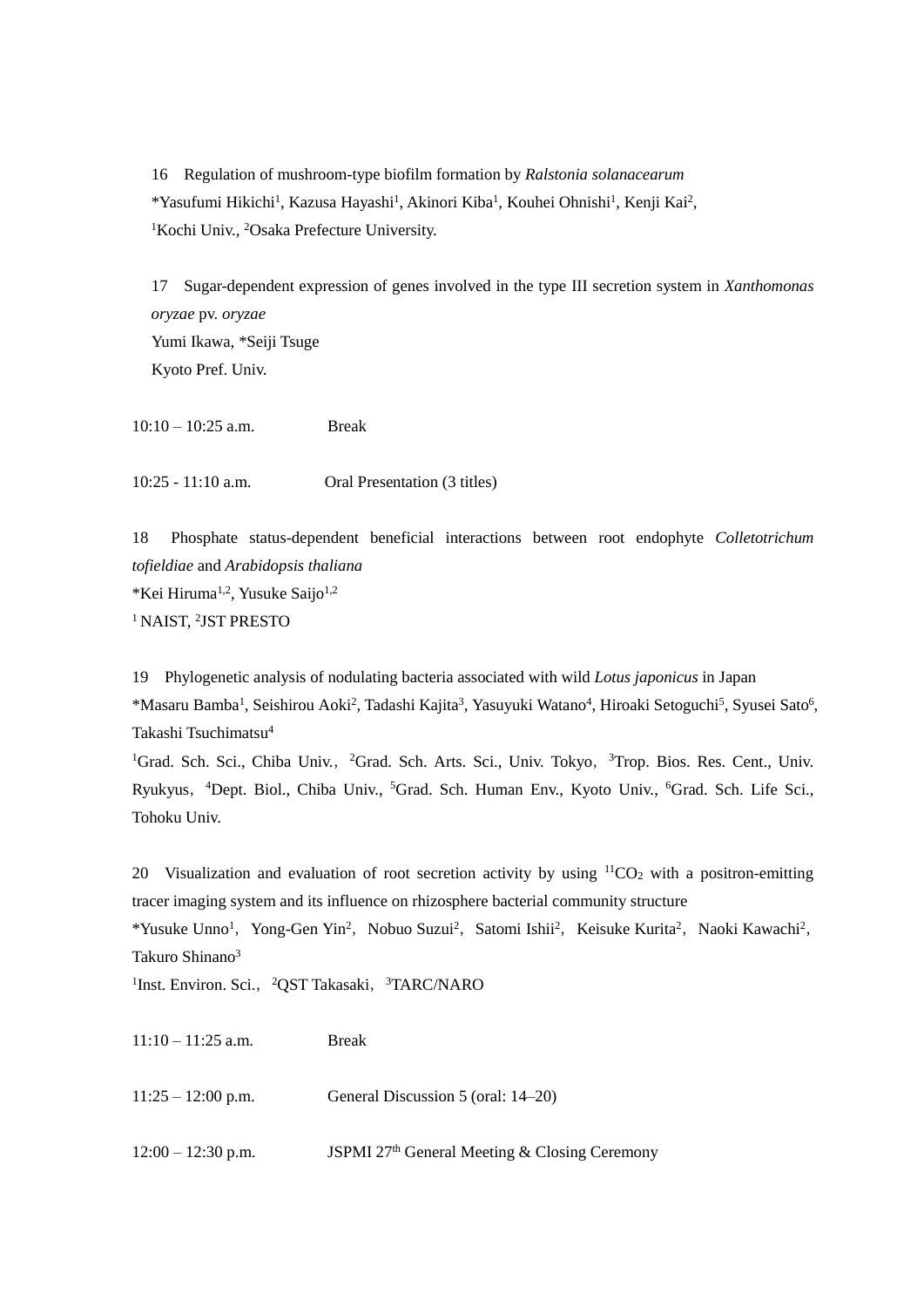Scientific Posters of JSPMI 27th Annual Meeting

# **Wednesday, September 20**

12:00 p.m. – Poster Set-Up

# **Thursday, September 21**

| $9:00-10:10$ a.m.        | Short Presentation (all posters)                   |
|--------------------------|----------------------------------------------------|
| $10:20 - 11:20$ a.m.     | Poster Viewing with Authors ( <i>odd numbers</i> ) |
| 11:20 a.m. $-$ 0:20 p.m. | Poster Viewing with Authors (even numbers)         |
| $1:30 - 2:10$ p.m.       | General Discussion (P1–P15)                        |
| $2:20 - 3:00$ p.m.       | General Discussion (P16–P30)                       |
| $3:10-3:50$ p.m.         | General Discussion (P31–P43)                       |

### **Friday, September 22**

9:00 – 12:30 p.m. Poster Take-Down

【Posters, 43 titles】

P1 Analysis of caffeine secretion into the rhizosphere of Coffea plants and search for caffeine transporters

\*Hirofumi Kakegawa<sup>1</sup>, Tomo Kawakami<sup>1</sup>, Nobukazu Shitan<sup>2</sup>, Shuuka Nagayama<sup>3</sup>, Shinjiro Ogita<sup>3</sup>, Kazufumi Yazaki<sup>1</sup>, Akifumi Sugiyama<sup>1</sup>

<sup>1</sup>Kyoto Univ., <sup>2</sup>Kobe Pharma. Univ., <sup>3</sup>Pref. Univ. Hiroshima

P2 Screening of caffeine metabolizing microbes from rhizosphere of coffee \*Tomo Kawakami, Kazufumi Yazaki, Akifumi Sugiyama RISH., Kyoto Univ.

P3 Dynamics analysis of daidzein secreted from soybean roots in soil for soybean rhizosphere modeling

\*Fuki Okutani<sup>1</sup>, Shoichiro Hamamoto<sup>2</sup>, Naoto Nihei<sup>2</sup>, Taku Nishimura<sup>2</sup>, Kazufumi Yazaki<sup>1</sup>, Akifumi Sugiyama<sup>1</sup>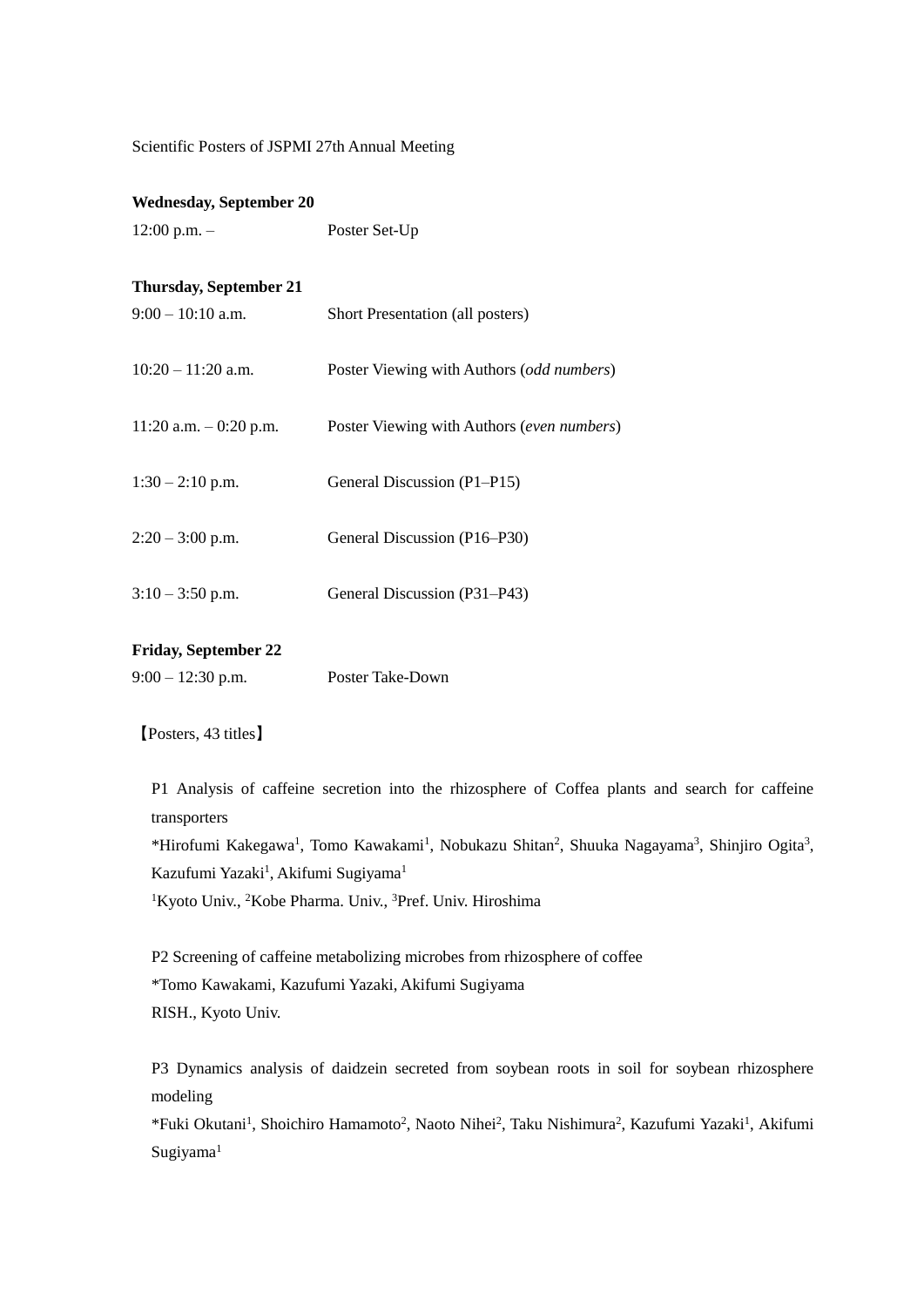<sup>1</sup>RISH., Kyoto Univ., <sup>2</sup>Agri. Grad.Sch. Agri. Life Sci., Univ. Tokyo.

P4 Fluorescence labeling of bradyrhizobia that form root/stem nodules on *Aeschynomene indica* and its application \*Shingo Hata<sup>1</sup> , Hiroshi Kouchi<sup>2</sup> <sup>1</sup>Fac. Agri., Ryukoku Univ., <sup>2</sup>International Christian Univ.

P5 TetR family of *Bradyrhizobium japonicum* affects the profile of symbiotic genes expression in early infection with soybean \*Yoshitake Orikasa, Koumei Taneda, Keisuke Takeshima, Takuji Ohwada Obihiro Univ.

P6 Identification of crucial genes for symbiotic nitrogen fixation using gene co-expression network analysis

\*Tsuneo Hakoyama<sup>1</sup>, Yoshikazu Shimoda<sup>2</sup>, Makoto Hayashi<sup>1</sup> <sup>1</sup>RIKEN CSRS, <sup>2</sup>NARO NIAS

P7 Investigation of *Bradyrhizobium elkanii* USDA94 T3SS effector relating to symbiosis with *Lotus japonicus* \*Yuki Nishida<sup>1</sup>, Sanae Yoshimura<sup>1</sup>, Kento Ashida<sup>1</sup>, Manabu Itakura<sup>1</sup>, Shin Okazaki<sup>2</sup>, Shusei Sato<sup>3</sup>, Takakazu Kaneko<sup>1</sup> <sup>1</sup>Kyoto Sangyo Univ., <sup>2</sup>Tokyo Univ. Agri. Technol., <sup>3</sup>Tohoku Univ.

P8 A novel type III effector of *Bradyrhizobium elkanii* abolishing infection and nodule development in *Vigna radiata* \*Hien P. Nguyen, Shin Okazaki Tokyo Univ. Agri. Technol.

P9 Interactions between T3SS effector and R protein relevant to symbiotic incompatibility \*Hitoshi Kondo, Masayuki Sugawara, Yuya Iwano, Shusei Sato, Hisayuki Mitsui, Kiwamu Minamisawa

Grad. Sch. Life Sci., Tohoku Univ.

P10 Experimental evolution of bradyrhizobial symbiosis island by using a symbiotic incompatibility \*Haruka Odake, Masayuki Sugawara, Satoko Takahashi, Kiwamu Minamisawa Grad. Sch. Life Sci., Tohoku Univ.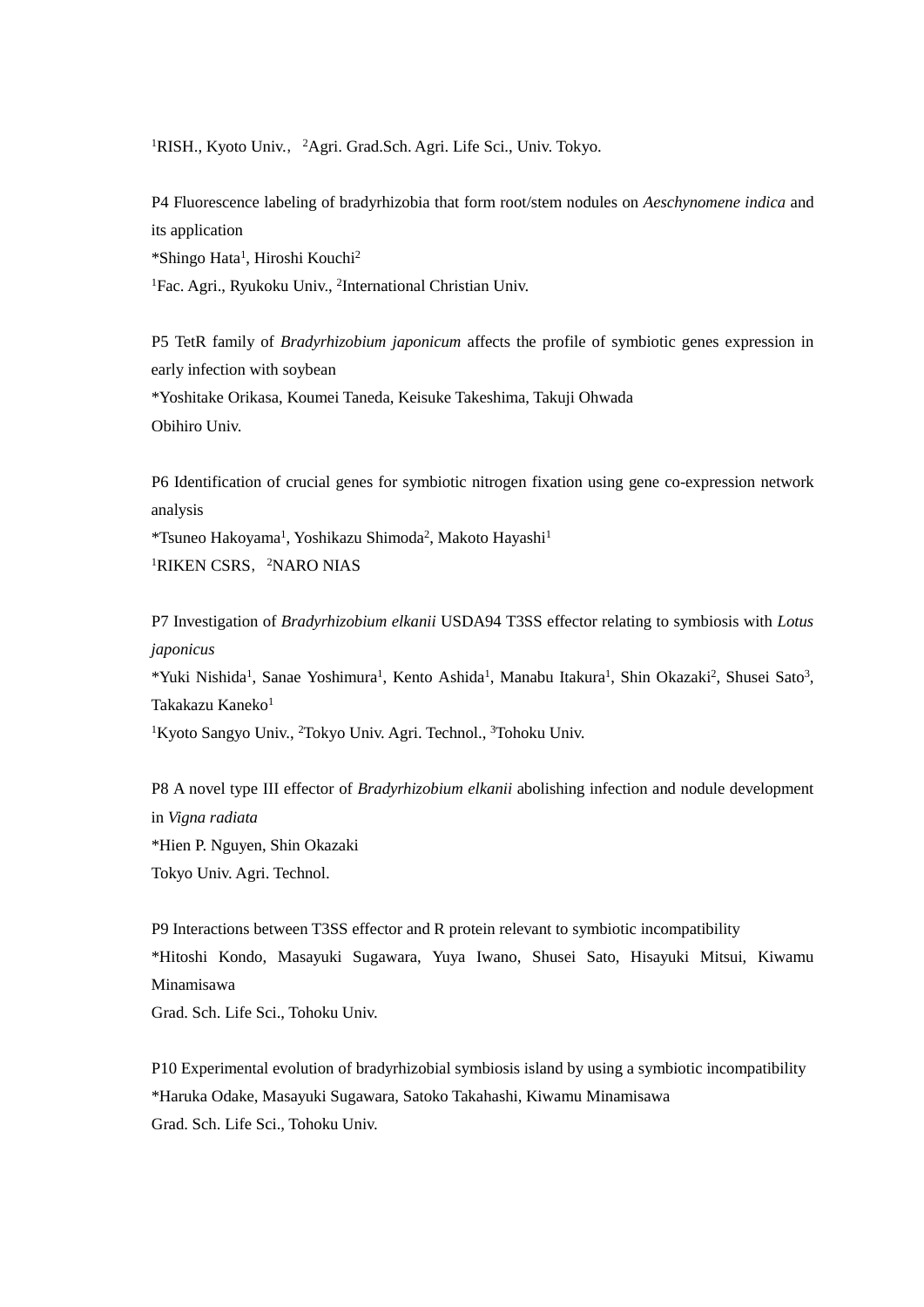P11 Various structures of symbiosis islands classified into a distinct clade of *Bradyrhizobium elkal*i \*Yudai Gamo<sup>1</sup>, Manabu Itakura<sup>1</sup>, Kiwamu Minamisawa<sup>2</sup>, Takakazu Kaneko<sup>1</sup> <sup>1</sup>Kyoto Sangyo Univ., <sup>2</sup>Tohoku Univ.

P12 Comparison between symbiosis island and genome core of bradyrhizobia nodulating *Lespedeza* and *Glycine*

\*Yuki Konno<sup>1</sup>, Seiya Kajiwara<sup>2</sup>,Tomoyuki Nemoto<sup>2</sup>,Masayuki Sugawara<sup>1</sup>,Kiwamu Minamisawa<sup>1</sup> <sup>1</sup>Tohoku Univ., <sup>2</sup> Ishinomaki Senshu Univ.

P13 Symbiotic phenotype of various host plants inoculated with *bacA* and *nifV* mutants of broad-host-range rhizobia

\*Shun Hashimoto<sup>1</sup>, Teerana Greetatorn<sup>2</sup>, Pongpan Songwat<sup>2</sup>, Kohki Goto<sup>3</sup>, Panlada Tittabutr<sup>2</sup>, Neung Teaumroong<sup>2</sup>, Ken-ichi Kucho<sup>1</sup>, Toshiki Uchiumi<sup>1</sup>

<sup>1</sup>Grad. Sch. Sci. Eng., Kagoshima Univ., <sup>2</sup>Suranaree Univ. Technol., <sup>3</sup>Fac. Sci., Kagoshima Univ.

P14 Determination of ferritin gene overexpression effects to nitrogen fixation activity in *Lotus japonicus*.

\*Yamikani Chikoti, Masahiro Miyaji, Mallika Duangkhet, Emmanuel Ngatech, Mika Nomura Kagawa Univ.

P15 Screening of santopine degrading rhizobia and identification of its catabolism genes \*Tomohisa Shimasaki, Kun Yuan, Shin Okazaki, Yoshiharu Fujii Tokyo Univ. Agri. Technol.

P16 Expression of nitorogen-fixation genes in Fix- nodules formed by *Sinorhizobium meliloti mcpS* mutant \*Iori Imamura, Mayuka Iizuka, Akira Tabuchi Fac. Agri., Shinshu Univ.

P17 Transcriptional regulation of the *nif* operon in actinomycete *Frankia* \*Ryotaro Matsuki, Hitomi Okuno, Ken-ichi Kucho Grad. Sch. Sci. Eng., Kagoshima Univ.

P18 *Rhizobia* response and symbiosis process *in vitro* under Aluminium stress conditions \*Artigas Ramírez María Daniela<sup>1</sup>, Silva Jessica Danila<sup>2</sup>, Ohkama-Ohtsu Naoko<sup>3</sup>, Yokoyama Tadashi<sup>3</sup> <sup>1</sup>United Grad. Sch., Tokyo Univ. Agri. Technol., <sup>2</sup>Universidade Estadual Paulista, <sup>3</sup>Tokyo Univ. Agri. **Technol**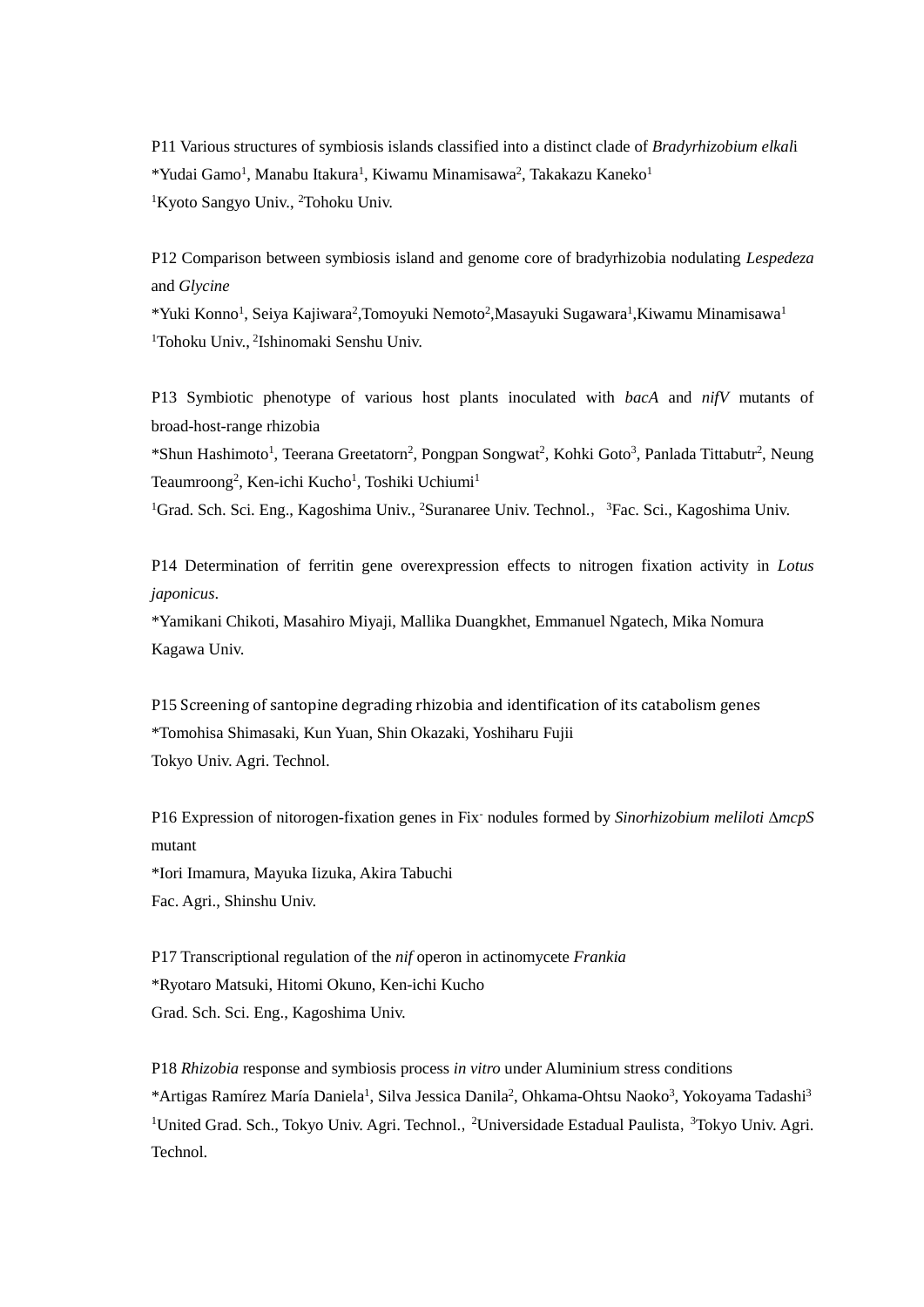P19 Genome wide association study of stress tolerance based on root elongation in *Lotus japonicus* \*Masatsugu Hashiguchi<sup>1</sup>, Yuki Hanzaki<sup>1</sup>, Stig Andersen<sup>2</sup>, Shusei Sato<sup>3</sup>, Hidenori Tanaka<sup>1</sup> and Ryo  $Akashi<sup>1</sup>$ 

<sup>1</sup>Univ. of Miyazaki, <sup>2</sup>Aarhus Univ., <sup>3</sup>Tohoku Univ.

P20 Expression of phytoglobin genes of *Glycine max* as abiotic stress response \*Masato Araragi, Mitsutaka Fukudome, Airi Ikeura, Toshiki Uchiumi Grad. Sch. Sci. Eng., Kagoshima Univ.

P21 Analysis of *nitrate unresponsive symbiosis 3* (*nrsym3*) mutant involved in nitrogen response during nodulation

\*Fumika Misawa<sup>1</sup>, Hanna Nishida<sup>1,2,3</sup>, Takamasa Suzuki<sup>4</sup>, Momoyo Ito<sup>1</sup>, Masayoshi Kawaguchi<sup>2,3</sup>, Takuya Suzaki<sup>1</sup>

 $1$ Univ. Tsukuba,  $2$ SOKENDAI,  $3$ NIBB,  $4$ Chubu Univ.

P22 Variation of symbiotic nitrogen fixation capacity in soybean mini core collection \*Yosuke Umehara<sup>1</sup>, Masaki Hayashi<sup>2</sup>, Akito Kaga<sup>3</sup>, Fukuyo Tanaka<sup>2</sup>, Yoshinari Ohwaki<sup>2</sup>, Masao Ishimoto<sup>3</sup>, Makoto Hayashi<sup>4</sup> <sup>1</sup>NIAS/NARO, <sup>2</sup>CARC/NARO, <sup>3</sup>NICS/NARO, <sup>4</sup>CSRS/RIKEN

P23 Effects of symbiotic Nitrogen Fixation using variety of rhizobia species in Kenya's three Soybean varieties

\*Emmanuel Ngetich, Masahiro Miyaji, Malika Duanghet, Yamikan Frank Chikoti, Mika Nomura Kagawa Univ.

P24 Identification of *Lotus LRR receptor* gene regulated the symbiotic interaction with *Mesorhizobium loti exoU* mutant

\*Yasuyuki Kawaharada<sup>1,2</sup>, Niels Sandal<sup>2</sup>, Vikas Gupta<sup>2</sup>, Haojie Jin<sup>2</sup>, Stig U. Andersen<sup>2</sup>, Jens Stougaard $2$ 

<sup>1</sup>Iwate Univ. <sup>2</sup>Aarhus Univ., CARB

P25 *LAN*, a new gene of *Lotus japonicus*, regulates rhizobial invasion system and works differently from known pathway in nodule symbiosis \*Motomi Hoshino<sup>1</sup>, Hanna Nishida<sup>1,2,3</sup>, Takuya Suzaki<sup>1</sup> <sup>1</sup>Univ. Tsukuba, <sup>2</sup>SOKENDAI, <sup>3</sup>NIBB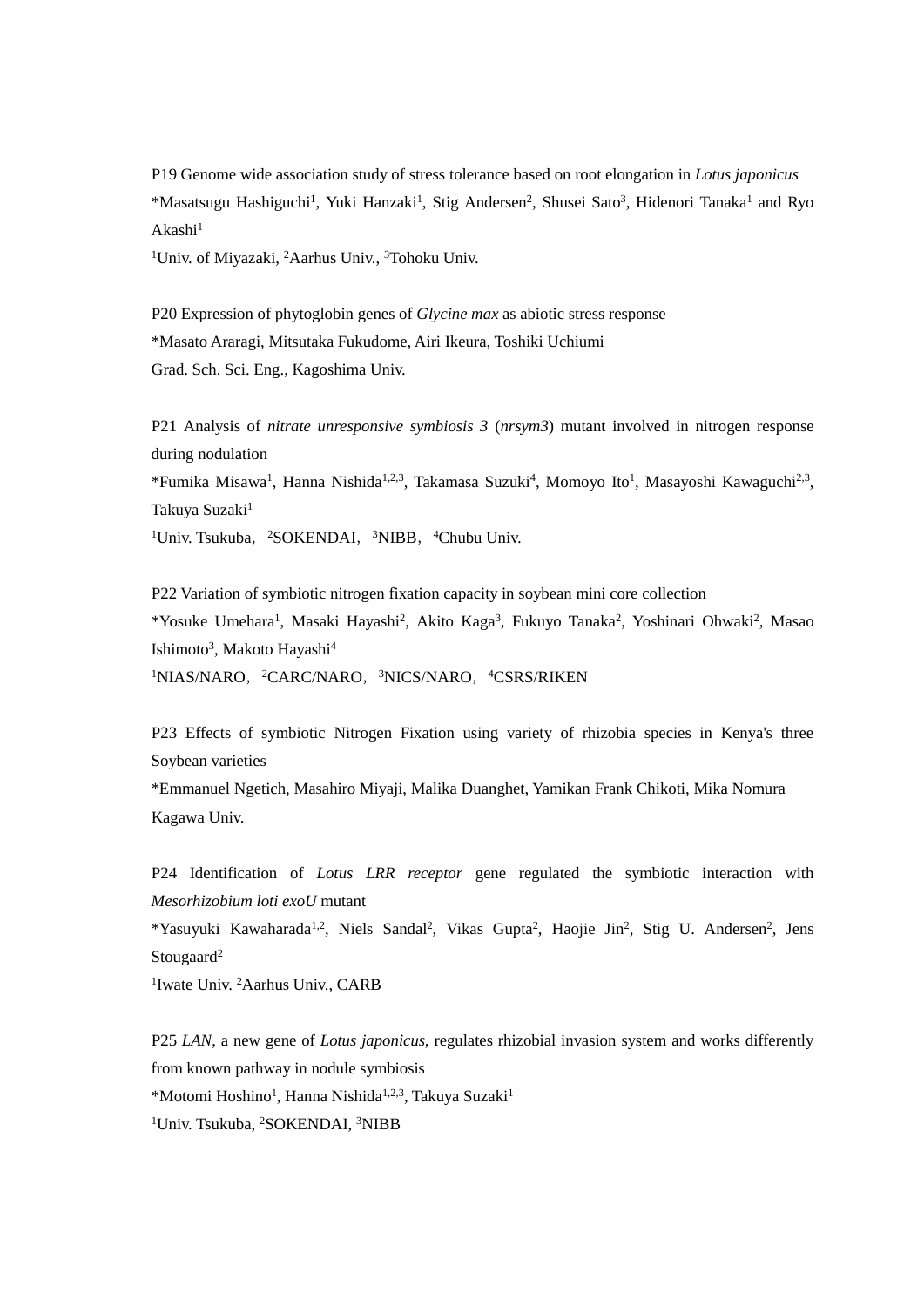P26 Functional analysis of dof1 transcription factor which affects nitrogen fixation in *Lotus japonicus*

\*Masahiro Miyaji, Takahiro Okayama, Shigeyuki Tajima, Mika Nomura Kagawa Univ.

P27 A calmodulin-binding transcriptional activator controls nodule organogenesis \*Akihiro Yamazaki<sup>1</sup>, Akira Miyahara<sup>2</sup>, Miwa Nagae<sup>2</sup>, Yosuke Umehara<sup>2</sup>, Makoto Hayashi<sup>1</sup> <sup>1</sup>RIKEN, <sup>2</sup>NIAS

P28 Rac/ROP GTPases regulate rhizobia infection and Nodule organogenesis mediating different calcium responses in *Medicago truncatula* \*Akira Akamatsu1,2, Giles E.D. Oldroyd<sup>2</sup> <sup>1</sup>Kwansei Gakuin Univ., <sup>2</sup>John Innes Centre

P29 Phylogeography analysis of *Oxytropis japonica*, a Japanese alpine legume \*Shimpei Hasegawa<sup>1</sup>, Tomohiro Kawai<sup>1</sup>, Naoto Seo<sup>2</sup>, Shusei Sato<sup>3</sup>, Kazufumi Yazaki<sup>2</sup>, Kojiro Takanashi1, 4

<sup>1</sup>Fac. Sci., Shinshu Univ., <sup>2</sup>RISH, Kyoto Univ., <sup>3</sup>Grad. Sch. Life Sci., Tohoku Univ., <sup>4</sup>IMS, Shinshu Univ.

P30 National Bioresource Project (NBRP) in Phase 4. −New organization and plan for *Lotus* and *Glycine* program−

\*Masatsugu Hashiguchi<sup>1</sup>, Shusei Sato<sup>2</sup>, Ryo Akashi<sup>1</sup> <sup>1</sup>Univ. Miyazaki, <sup>2</sup>Tohoku Univ.

P31 Induction of rice AM symbiosis-related genes by a heterochitooligosaccharide with defined sequence

\*Koyo Nojima, Yusuke Tatsumi, Kohki Akiyama Osaka Pref. Univ.

P32 Mycorrhizal fungi infections using super-root derived from *Lotus corniculatus*

\*Minami Koie<sup>1</sup>, Masatsugu Hashiguchi<sup>1</sup>, Naoya Takeda<sup>2</sup>, Masayoshi Kawaguchi<sup>3</sup>, Akihiro Suzuki<sup>4</sup>, Ryo Akashi<sup>1</sup>

<sup>1</sup>Univ. Miyazaki, <sup>2</sup>Kwansei Gakuin Univ., <sup>3</sup>NIBB, <sup>4</sup>Saga Univ.

P33 Analysis of arbuscular mycorrhizal community structures on rice in low-phosphate field with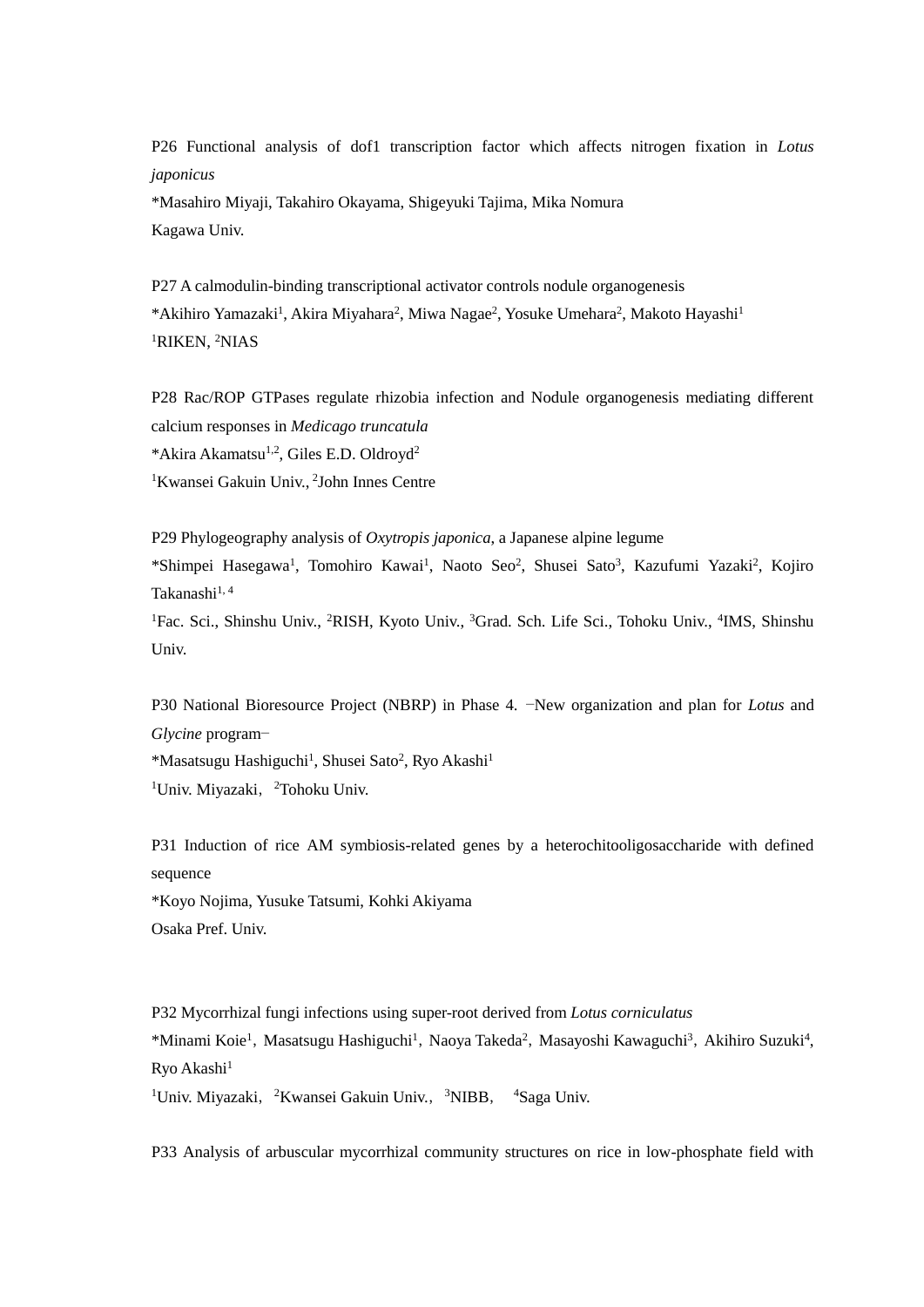different fertilization treatments

\*Makoto Kanasugi<sup>1</sup>, Sachiko Masuda<sup>2</sup>, Kazuhiro Sasaki<sup>3</sup>, Shin Okazaki<sup>1</sup> <sup>1</sup>Tokyo Univ. Agri. Technol., <sup>2</sup>Riken, <sup>3</sup>Univ. Tokyo

P34 The effect of different concentration of nitrogen source on endophytic colonization of *Azospirillum* sp. B510 in rice plant \*Kamrun Naher, Hiroki Miwa, Shin Okazaki, Michiko Yasuda Tokyo Univ. Agri. Technol.

P35 Isolation of nitrogen-fixing bacteria from sorghum roots based on metagenome analysis \*Takashi Morikawa<sup>1</sup>, Shintaro Hara<sup>1</sup>, Sawa Arai<sup>1</sup>, Yasuhiro Kasahara<sup>2</sup>, Taichi Koshiba<sup>3</sup>, Kiyoshi Yamazaki<sup>4</sup>, Toru Fujiwara<sup>4</sup>, Tsuyoshi Tokunaga<sup>3</sup>, Kiwamu Minamisawa<sup>1</sup> <sup>1</sup>Grad. Sch. Life Sci., Tohoku Univ., <sup>2</sup>Inst. Low Temp. Sci., Hokkaido Univ., <sup>3</sup>Earthnote Co. Ltd., <sup>4</sup>Grad. Sch. Agri. Life Sci., Univ. Tokyo

P36 Genome-based analysis of ureide degradation and carbon metabolism in soybean-associated *Methylobacterium* \*Sawa Arai, Shintaro Hara, Masayuki Sugawara, Kiwamu Minamisawa Grad. Sch. Life Sci., Tohoku Univ.

P37 Induction of heterophylly by plant-microbe interactions in semi-aquatic plant *Rorippa aquatica* (Brassicaceae)

\*Manabu Itakura, Seisuke Kimura, Kaori Kaminoyama, Takakazu Kaneko Kyoto Sangyo Univ.

P38 The mechanisms underlying response to chitin not mediated by known receptors in plants \*Sumire Matsukawa<sup>1</sup>, Mayumi Egusa<sup>2</sup>, Chihiro Miura<sup>2</sup>, Shiori Nakatani<sup>2</sup>, Jyunpei Yamada<sup>2</sup>, Haruko Imaizumi-Anraku<sup>3</sup>, Tsuneyoshi Endo<sup>2</sup>, Yoko Nishizawa<sup>3</sup>, Shinsuke Ifuku<sup>4</sup>, Hironori Kaminaka<sup>2</sup> <sup>1</sup>Dept. Agri. Sci., Grad. Sch. Sust. Sci., Tottori Univ., <sup>2</sup>Fac. Agri., Tottori Univ., <sup>3</sup>Inst. Agri. Sci., NARO, <sup>4</sup>Dept. Eng., Grad. Sch. Sust. Sci., Tottori Univ.

P39 Novel sensor kinases involved in signaling in the quorum sensing of *Ralstonia solanacearum* strain OE1-1 using methyl 3-hydroxymyristate as the quorum sensing signal \*Kazusa Hayashi<sup>1</sup>, Kouhei Ohnishi<sup>2</sup>, Akinori Kiba<sup>1</sup>, Kenji Kai<sup>3</sup>, Yasufumi Hikichi<sup>1</sup> <sup>1</sup>Fac. Agri., Kochi Univ., <sup>2</sup>RIMG, Kochi Univ., <sup>3</sup>Sch. Life and Environmental Sci., Osaka Pref. Univ.

P40 Why does *Rehmannia mosaic virus* Japanese strain induce systemic necrosis on tomato plants